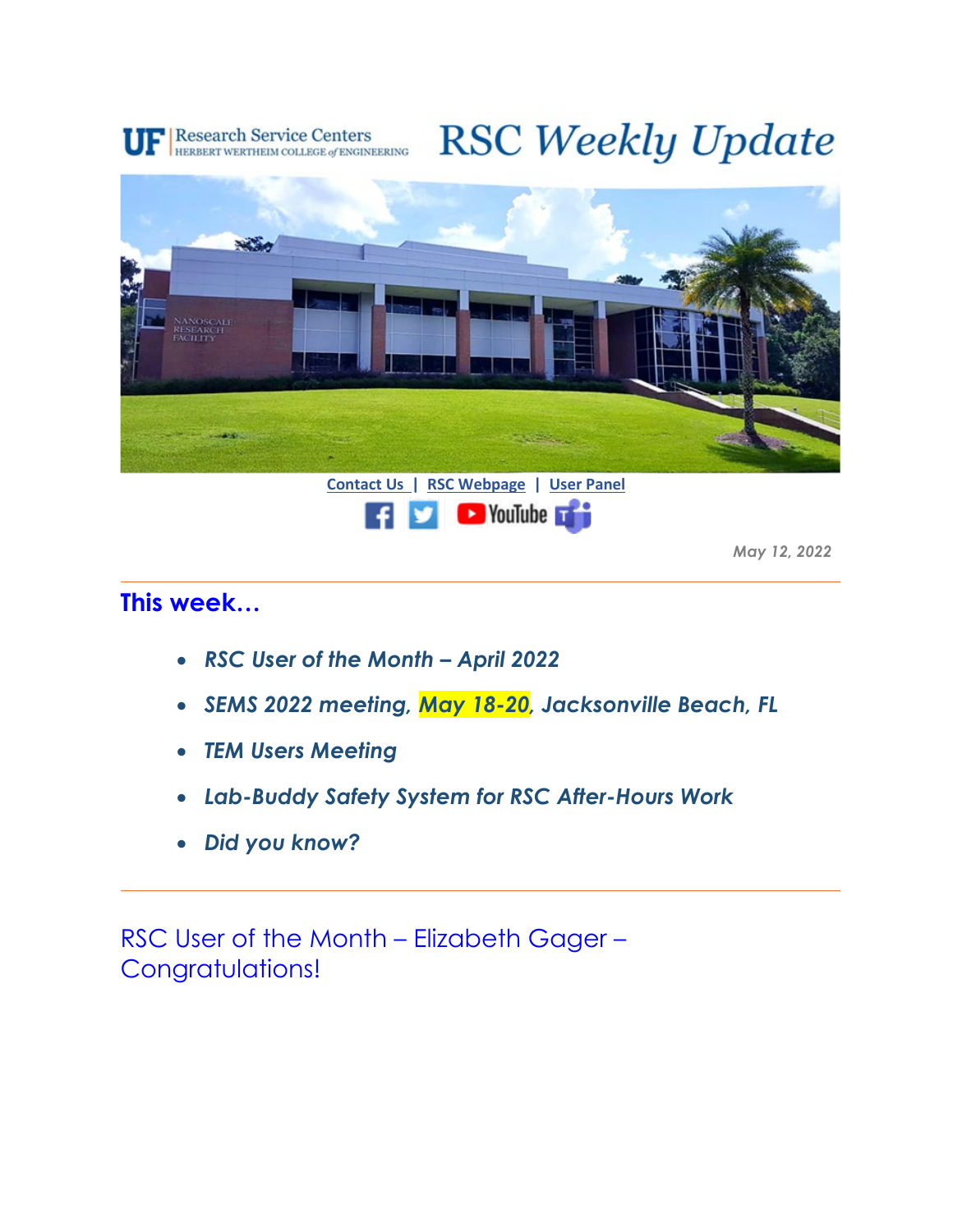

## SEMS 2022 meeting, May 18-20, Jacksonville Beach, FL

*The Southeastern Microscopy Society (SEMS) will be holding its 2022 annual meeting, in person, at Jacksonville Beach on May 18-20. Twenty-two vendors and academic labs (including the RSC) are confirmed to attend.*

*The registration page is at<http://southeasternmicroscopy.org/2022-meeting/>*

## TEM Users Meeting

*There is a TEM users meeting scheduled on Monday, May 16 at 3:00 p.m. – 115 NRF* 

*Please attend if at all possible.*

Lab-Buddy Safety System for RSC After-Hours (5:00 – 8:00 PM) work and weekends: *It is required!*

• *Please use the after-hours RSC Lab-Buddy/E-Buddy Safety System. Details can be found at<https://rsc.aux.eng.ufl.edu/safety/ebuddy.asp>*